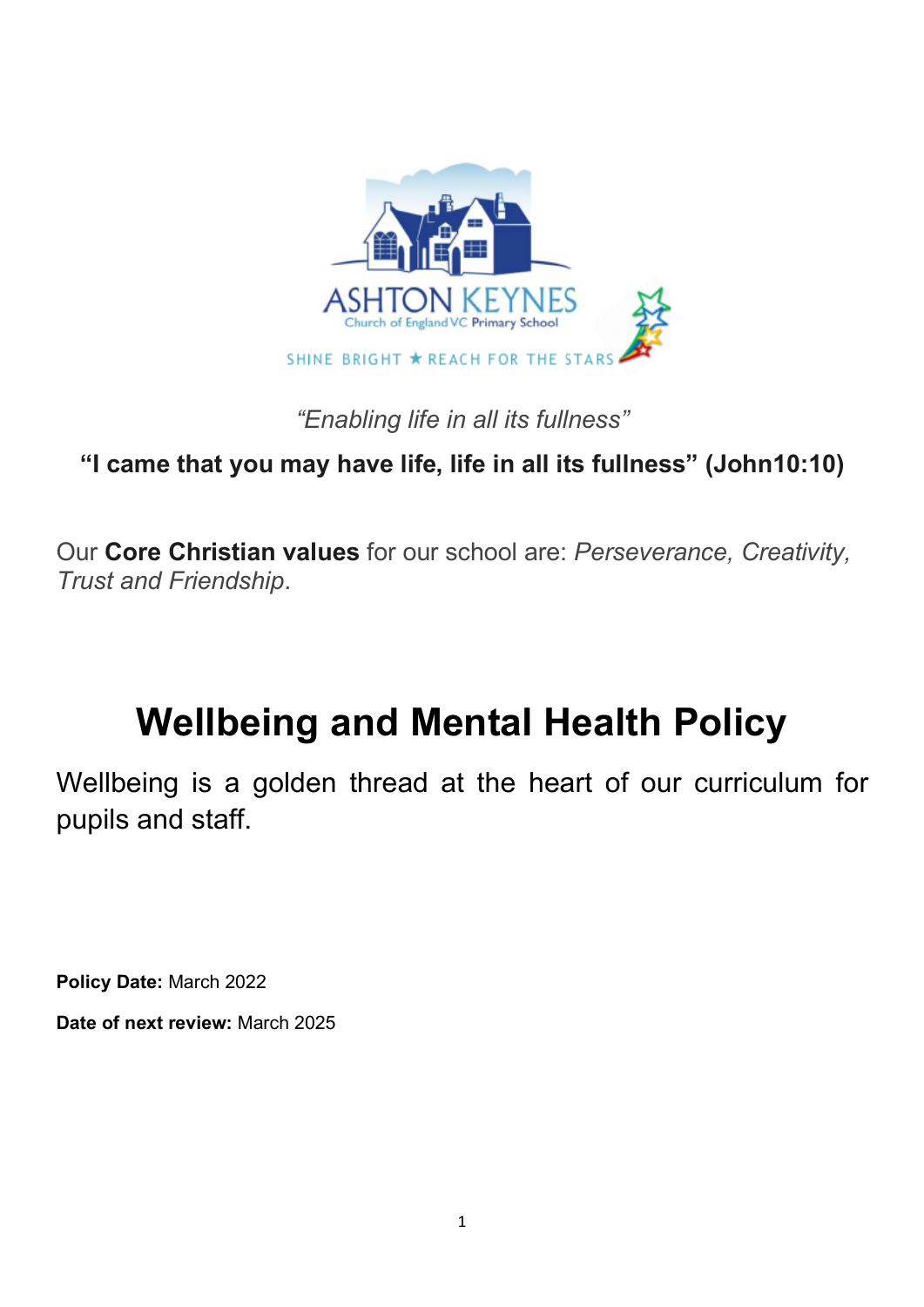*Mental health is a state of well-being in which every individual realises his or her own potential, can cope with the normal stresses of life, can work productively and fruitfully, and is able to make a contribution to her or his community.* (World Health Organisation)

At AKPS we are committed to supporting the positive mental health and wellbeing of our whole school community (children, staff, parents and carers). We have a supportive and caring ethos and our approach is respectful and kind, where each individual and contribution is valued. This is as part of our Christian vision *"Enabling life in all its fullness" "I came that you may have life, life in all its fullness"* **(John10:10)** We endeavour to ensure that children and staff are able to manage times of change and stress and aim to ensure that they are supported to reach their potential or to access help when they need it. We also have a role to ensure that children learn about what they can do to maintain positive mental health, what affects their mental health, how they can help reduce the stigma surrounding mental health issues, and where they can go if they need help and support. We have a whole school focus on mental health and wellbeing as a Golden thread running through the heart of our 'Shine Curriculum' and this policy shows how we support mental health and wellbeing of both pupils and staff.

At our school, we know that everyone experiences life challenges that can make us vulnerable and at times, anyone may need additional emotional support. We take the view that positive mental health is everybody's business and that we all have a role to play.

# **Pupil Wellbeing and Mental Health**

# **Teaching about mental health**

At AKPS we take a whole school approach to promoting positive mental health, aiming to help children become more resilient, happy and successful and to work in a pro-active way to avoid problems arising. We do this by:

- Creating and applying consistent ethos, policies and behaviours that support mental health and well-being.
- Adhering to a positive, restorative approach to behaviour management.
- Helping children socially to form and maintain relationships.
- Helping children to feel comfortable about sharing any concerns or worries.
- Teaching children emotional skills and an awareness of mental health so that they understand their emotions and feelings better.
- Promoting self-esteem and ensuring children understand their importance in the world.
- Helping children to be resilient learners and to manage setbacks.
- Identifying children who have mental health challenges and planning support to meet their needs, including working with specialist services, parents and carers.
- Supporting and training staff to develop their skills and their own resilience and at times, as appropriate, model this for pupils to see.
- Developing an open culture where it's normal to talk about mental health.

# **We promote a mentally healthy environment through:**

- Promoting our school values and encouraging a sense of belonging.
- Promoting pupil voice and opportunities to participate in decision-making.
- Celebrating academic and non-academic achievements in our weekly 'Time to Shine' and on-going praise systems to catch pupils and staff shining
- Providing opportunities to develop a sense of worth through taking responsibility for themselves and others including through staff and pupil leadership
- Providing opportunities to reflect.
- Enabling access to appropriate support.
- Mental Health and PSHE for all year groups

Specific regular wellbeing activities/practices for pupils and staff including: yoga, mindfulness, MISP (Massage in schools' programme), Zumba, access to our pupil designed 'cosy cabin' at lunchtimes, access to 3 qualified and supervised ELSA's (Emotional Literacy Support Assistants). We also provide a range of wellbeing events and activities for our staff team including creative workshops such as felting, mosaics, mindful activities, yoga, Zumba, pampering and massage.

• Wellbeing weeks and access to information around the school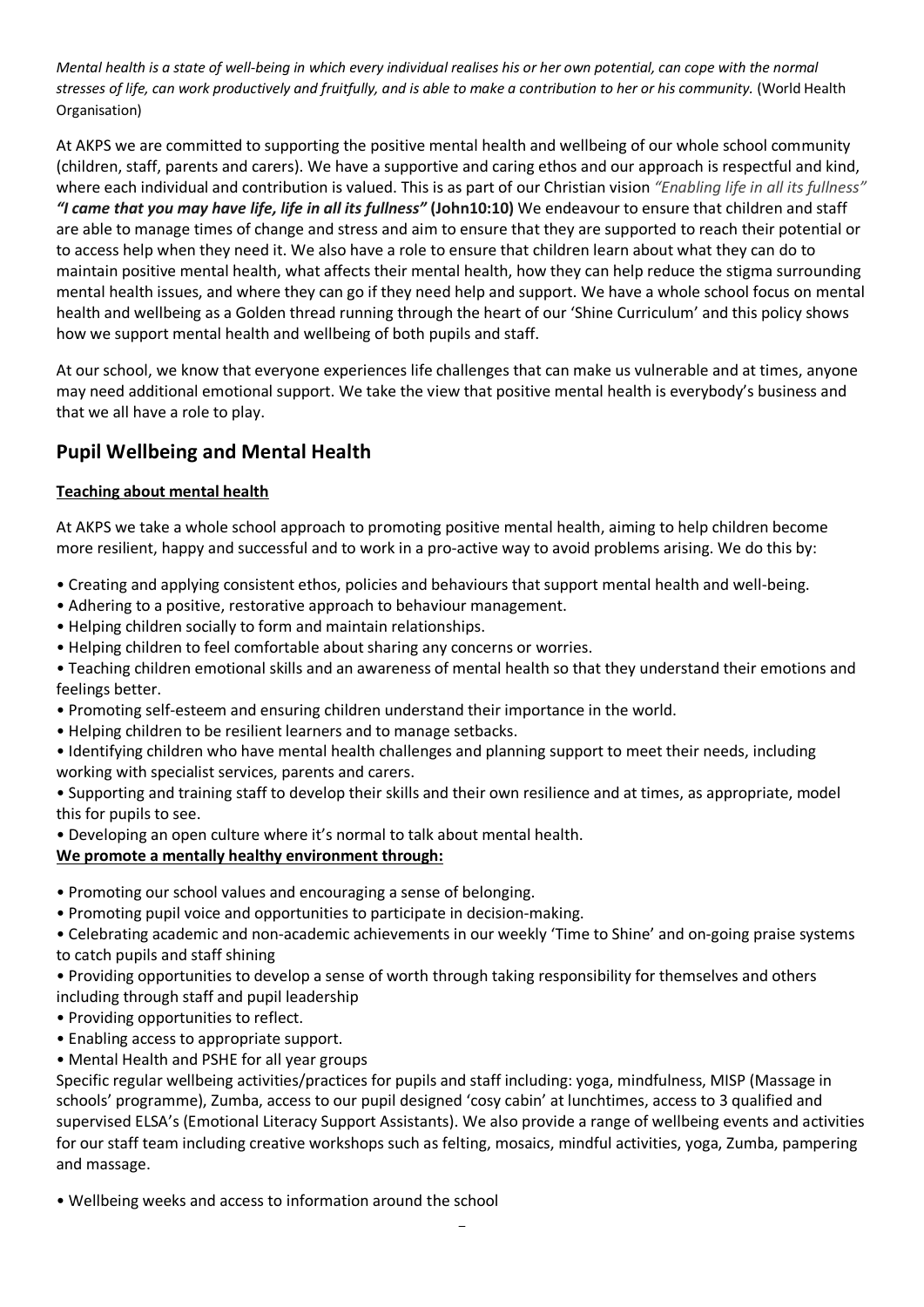# **We pursue our aims through:**

• Universal, whole school approaches – consistency particularly through the ethos of our caring school which prides itself on excellent relationships and a culture where we talk about and name our emotions across the school and all staff are trained in de-escalation

• Support for pupils going through recent difficulties including bereavement, separation, trauma and support for staff through signposting support

• Specialised, targeted approaches aimed at pupils with more complex or long-term difficulties including attachment disorder.

• Nurture groups to focus on mental health, resilience and wellbeing.

Specific ELSA (emotional Literacy) 1:1 or small group bespoke programmes which are impactful and beneficial and readily available through our 3 trained ELSAs

# **Staff roles and responsibilities, including those with specific responsibility**

Whilst all staff have a responsibility to promote the mental health of pupils, we have a dedicated AKPS wellbeing team of staff with a specific, training and roles:



**Wellbeing Lead, Samantha Saville, Head teacher, DSL** Qualified Designated Mental Health Lead November 21 PSHE Lead & MISP (Massage in Schools Qualified Instructor)

**Wellbeing Teacher EYFS lead (Happiness award trained) Sandra Crowley, Mental Health Champion**

![](_page_2_Picture_11.jpeg)

![](_page_2_Picture_12.jpeg)

**Wellbeing Governor and Vice Chair of Governors Reverend Shirley Danby**

**Wellbeing resource manager: Preet Cook (SBM)**

![](_page_2_Picture_15.jpeg)

**'Ted' the school dog is part of our wellbeing team. He is owned by Mrs Saville and has been n school since he was 12 weeks old.** 

'Ted' is our school dog, he is a very friendly and calm 'Cavapoochon'. He likes to visit the classes, listen to children read and look at their work, he even gives out his own stickers! Children look after Ted and walk with him at break and lunchtime and he even enjoys joining in with the odd game of football with

them too! Ted has had such a positive impact on children at AKPS including calming anxieties, supporting behaviour and inclusion and developing pupil responsibility and leadership. He also has a positive impact on staff and is a very calming influence on everyone. He has attended many staff and Governor meetings too.

![](_page_2_Picture_19.jpeg)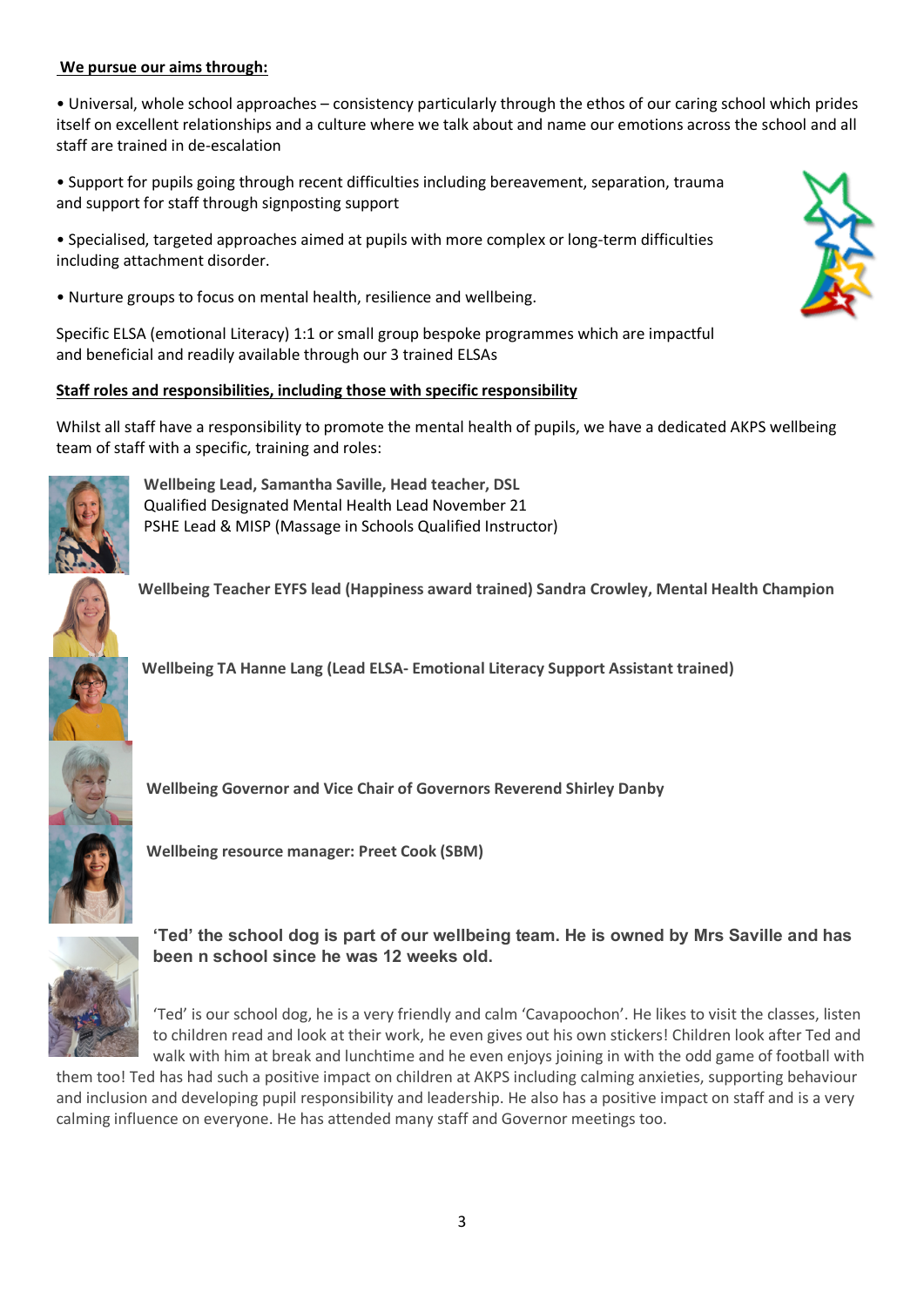**Pupil Wellbeing advocates:** We have introduced a new orange pupil star for pupils who become wellbeing advocates. A chance for pupils to be part of the wellbeing team and offer pupil leadership in this area to support the wellbeing needs of our pupils through their own ideas to further raise awareness and pupil involvement.

![](_page_3_Picture_1.jpeg)

![](_page_3_Picture_2.jpeg)

Miss Sharon Jackson is our yoga teacher who provides sessions in yoga and mindfulness for all classes and staff each term.

Meryl, our professional zumba teacher provides Zumba for all classes each term and staff and pupils enjoy participating in uplifting zumba which doesn't fail to raise our heart rate, improve our coordination, and make us smile.

**Pupil wellbeing** – we are committed to wellbeing in our school and this is why it runs through the heart of our 'Shine Curriculum' as a golden thread to ensure it is woven through all that we do.

**Staff wellbeing** – we are committed to staff wellbeing and ensure we regularly check in with our team, have a pastoral governor to support staff as required (Rev Shirley), provide team building and wellbeing activities such as staff and governor yoga, Zumba and massage treatments for all staff from a trained professional. We listen to our staff and work hard to ensure our school is open, supportive and a really happy place to work.

## **The role of the wellbeing team:**

• Lead and work with all staff and pupils to co-ordinate whole school activities to promote positive mental health and wellbeing.

- Work with the PSHE lead (Sam Saville) re: teaching about mental health.
- Provide advice and support to staff and organises training and updates.
- Liaise with mental health services and makes individual referrals to them.

#### **Teaching about Mental Health**

The skills, knowledge and understanding needed by our pupils to keep themselves mentally healthy and safe are included as part of our PSHE curriculum. The specific content of lessons will be determined by the specific needs of the cohort we're teaching but we will also use the PSHE Association Guidance to ensure that we teach mental health and emotional wellbeing issues in a safe and sensitive manner.

#### **Targeted support**

The school will offer support through targeted approaches for individual pupils or groups of pupils which may include:

• ELSA sessions either 1:1 or small groups using ELSA trained staff and materials

- Circle time approaches or 'circle of friends' activities.
- Parachute 'team building 'games
- Mindfulness sessions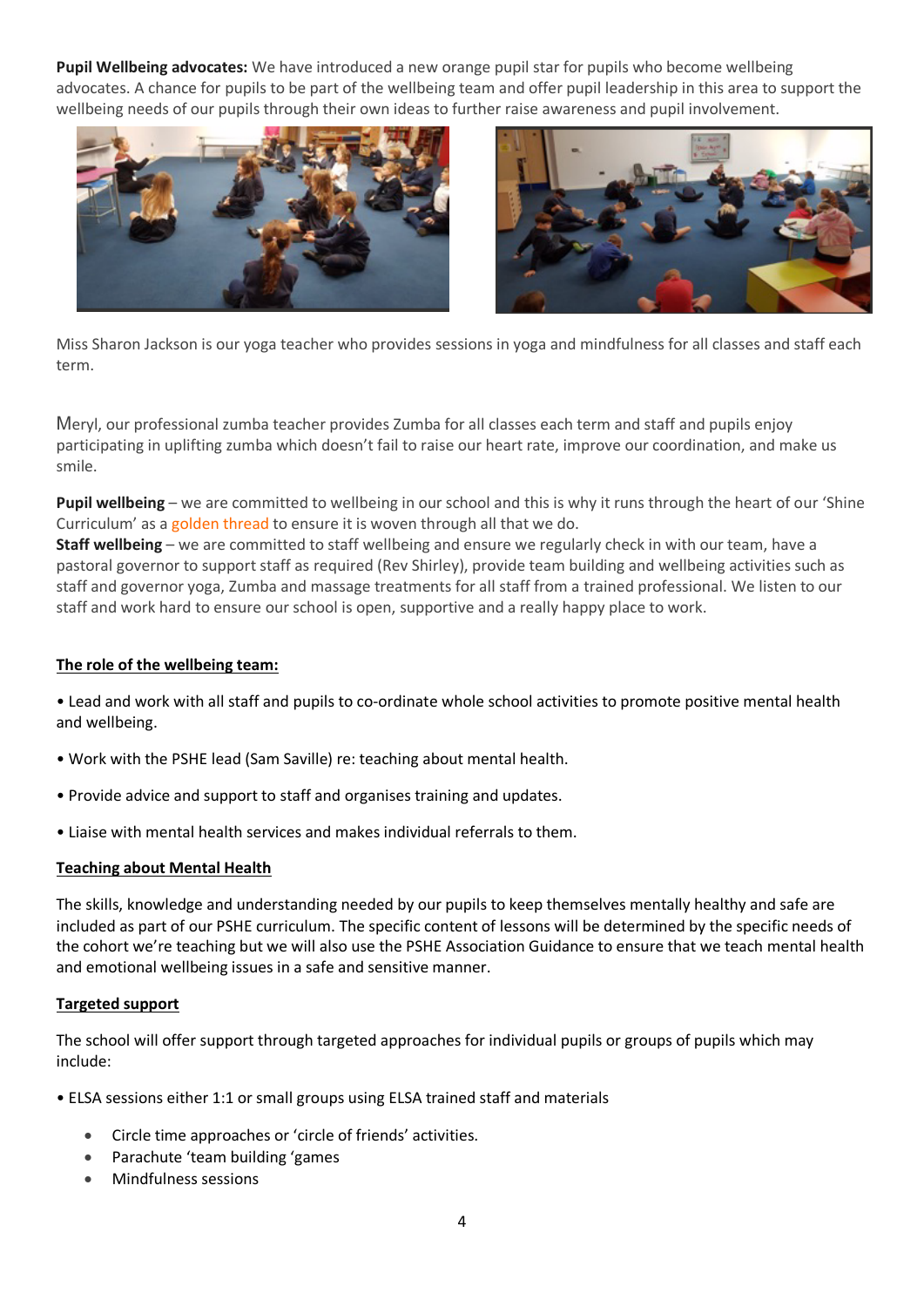- Yoga for every class 6 times a year
- Emotional workshops for all classes e.g. 'Beanology'
- MISP sessions across the school (Massage in schools programme) Massage in Schools Programme (MISP) Touchline Training
- Targeted use of SEAL resources.
- Managing feelings resources e.g. 'worry boxes' and 'worry eaters'.
- Managing emotions resources.
- Therapeutic activities including art, lego and relaxation techniques.

#### **The school will make use of resources to assess and track wellbeing as appropriate including:**

• ELSA pupil questionnaire • The Boxall Profile • Emotional literacy scales

#### **Signposting**

We will ensure that staff, pupils and parents are aware of what support is available within our school and how to access further support.

#### **Early Identification and Warning Signs**

All staff will be vigilant in identifying a range of possible difficulties that may be contributing to a pupil's poor mental health, including:

• Attendance • Punctuality • Relationships • Approach to learning • Physical indicators • Negative behaviour patterns • Family circumstance • Recent bereavement • Health indicators

School staff may also become aware of warning signs which indicate a pupil is experiencing mental health or emotional wellbeing issues. These warning signs should always be taken seriously and staff observing any of these warning signs should communicate their concerns with the designated child protection and safeguarding officers (Samantha Saville, Dan Hockaday, Sarah Igoe and Jade Smith) or the emotional wellbeing lead (Samantha Saville) as appropriate.

#### **Possible warning signs include:**

- Changes in eating/sleeping habits
- Becoming socially withdrawn
- Changes in activity and mood
- Talking about self-harm or suicide
- Expressing feelings of failure, uselessness or loss of hope
- Repeated physical pain or nausea with no evident cause
- An increase in lateness or absenteeism

## **Assessment, interventions and support**

All concerns are reported to the designated adults within school and needs are assessed through a triage approach with SLT, class teachers and SENDCO to ensure the child gets the support they need, either from within the school or from an external specialist service, as quickly as possible.

## **Working with parents and carers.**

Parents or carers can approach their child/children's class teacher if they have mental health concerns. This will be cascaded to the Mental Health Lead for assessment. To support parents and carers we will:

• Provide information online on mental health issues and local wellbeing and parenting programmes.

- Share ideas about how parents and carers can support positive mental health in their children.
- Make our emotional wellbeing and mental health policy easily accessible to parents.
- Keep parents informed about the mental health topics taught in PSHE and share ideas for extending and exploring this at home including mental health weeks
- Organise workshops and presentations on mental health, anxiety, resilience and steps to wellbeing.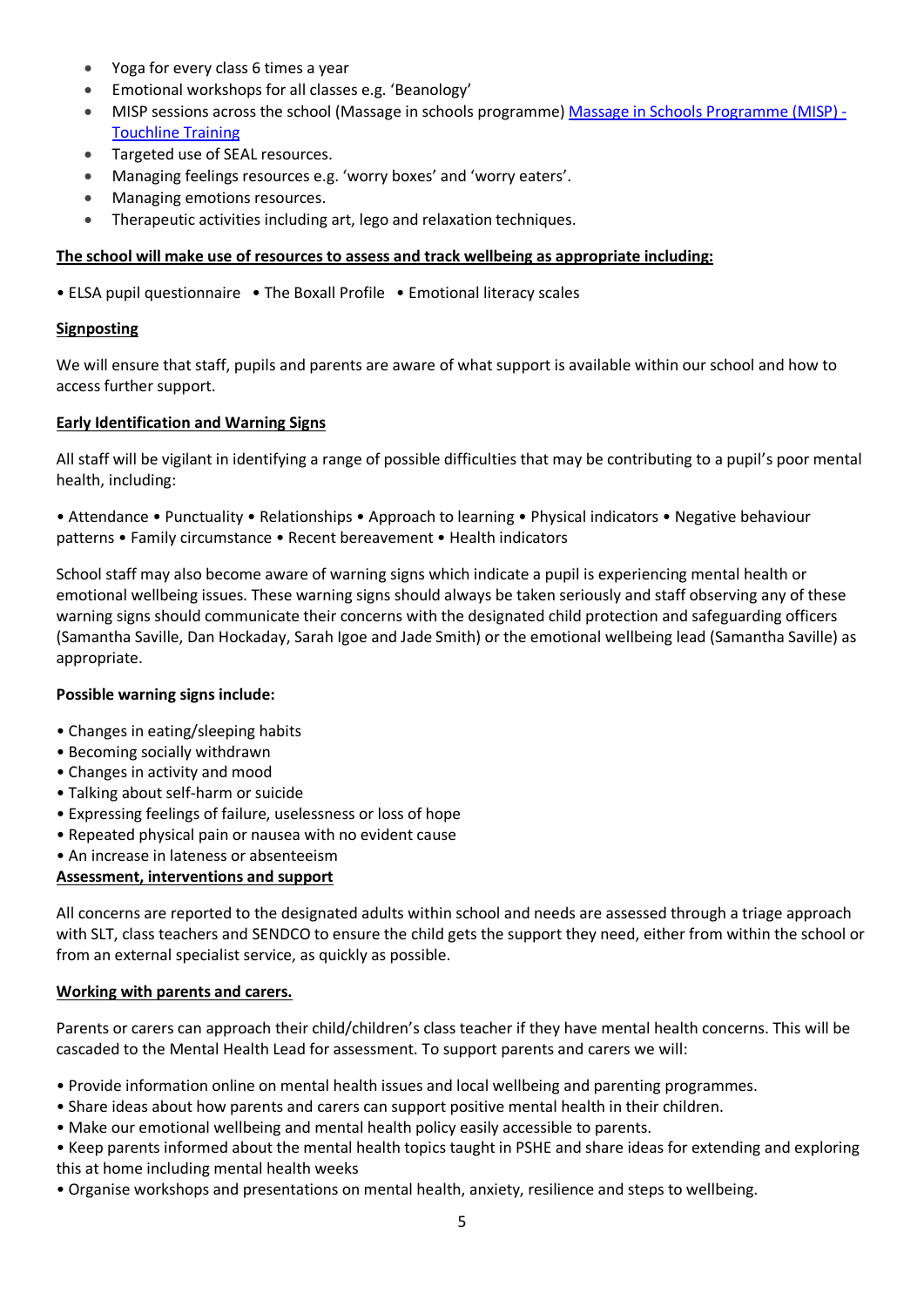#### **When a concern has been raised, teachers or the Mental Health Lead and SENDCO will:**

- Contact parents to discuss the outcome of any assessment (Although there may be cases, parents and carers cannot be involved due to child protection issues.)
- Discuss any relevant referrals to external agencies.
- Signpost parents to further information or provide resources to take away.
- Create a chronology of actions and events.
- Agree mental health care and protection plan where appropriate including clear next steps.
- Discuss how parents can support their child through strategies or signposts to parenting support groups.

#### **Working with specialist services**

As part of our targeted provision, the school will work with other agencies to support children's emotional health and wellbeing. Children may be referred to one of the following services for additional support.

- Behaviour support through Wiltshire LA
- Educational Psychology Services through Wiltshire LA
- CAMHS (child and adolescent mental health service)
- School Nursing Service
- Children's and Family Services
- Therapists
- Family support workers
- Counselling Services Training

As a minimum, all staff will receive regular training about recognising and responding to mental health issues as part of their regular child protection training in order to enable them to keep pupils safe. Training opportunities for staff who require more in depth knowledge will be considered as part of our performance management process and additional CPD will be supported throughout the year where it becomes appropriate due to developing situations with one or more pupils.

**Links to other policies** This policy links to our Child Protection Policy, Behaviour and Anti Bullying Policy, PSHE & RSE policies, SEND Offer. We also use this document from the DFE:

https://assets.publishing.service.gov.uk/government/uploads/system/uploads/attachment\_data/file/1020249/Prom oting children and young people s mental health and wellbeing.pdf

**Monitoring and evaluation** The Mental Health and Wellbeing Policy will be published on the school website - hard copies are available on request. The policy will be reviewed every three years

We refer to the DEFE document *Promoting children and young people's mental health and wellbeing* and their eight principles model for implementing a whole school approach to mental health and wellbeing at AKPS.

![](_page_5_Figure_22.jpeg)

![](_page_5_Figure_23.jpeg)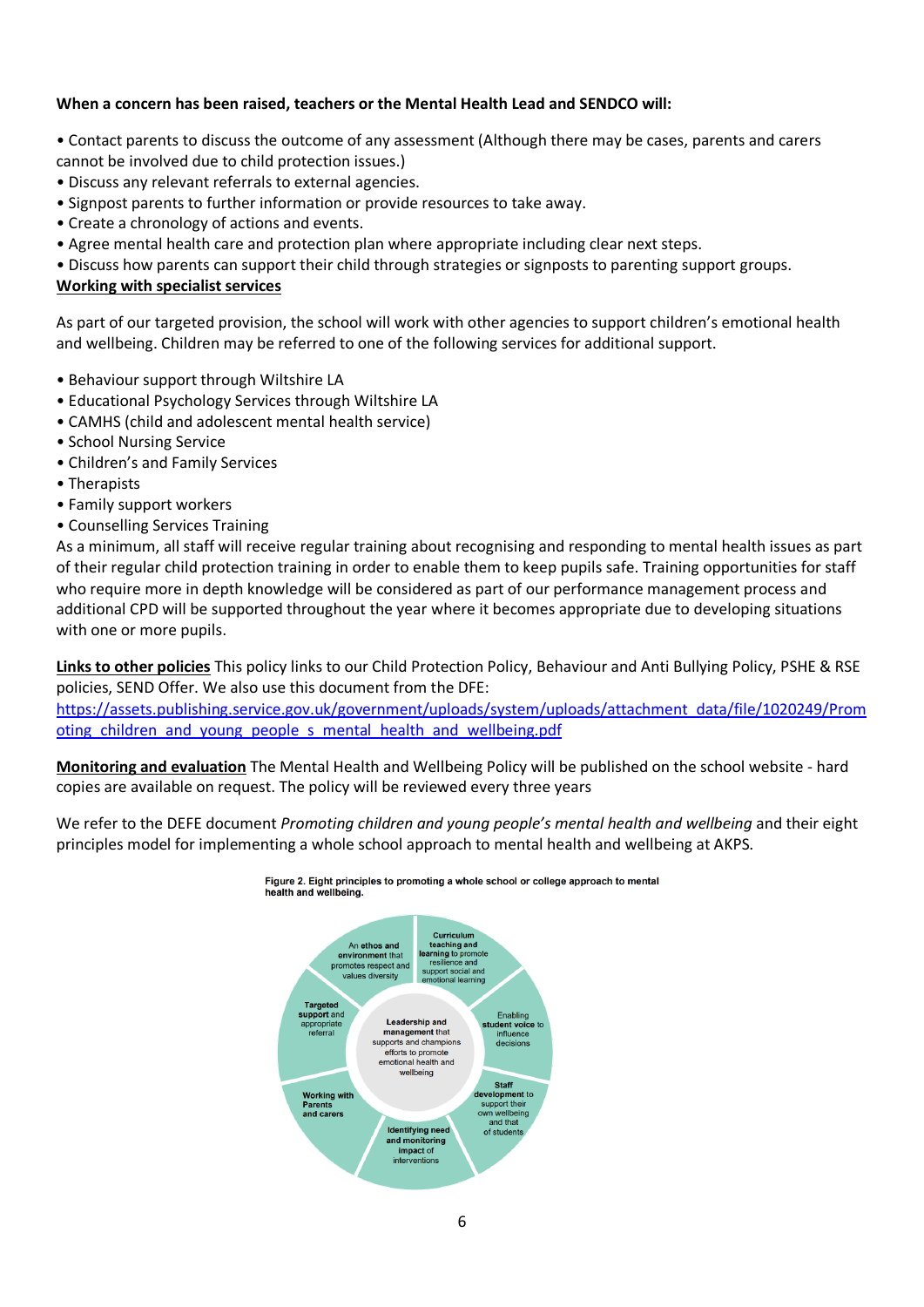# **Staff Wellbeing and Mental Health**

The biggest asset our school has is its staff; the biggest asset they have is their health and wellbeing. Staff work together to make sure our school is a safe, caring and happy place to work, which can help to enhance individual wellbeing, through personal fulfilment and professional identity. This in turn benefits our pupils and our community.

Staff spend more daylight hours in school than at home, so it is important that they have ownership of many of the decisions that affect them. All work should be healthy, safe and supportive and governors have a responsibility to ensure our practices contribute to staff wellbeing. This includes monitoring staff absence and regularly requesting feedback from staff about wellbeing.

We advocate a holistic, proactive approach to managing health and rehabilitation issues at work, with everyone working together, staff, leadership team, governors, HR human resource, occupational health and health and safety professionals, to:

• tackle the causes of workplace injury and ill health, including stress and anxiety

• address the impact of health on employees' capacity to work, providing support for those with disabilities and health conditions and rehabilitation

• promote healthier lifestyles and wellbeing to help improve the general health of the workforce

Where requested, confidentiality can be important in establishing trusting relationships and rehabilitation, providing the safety of the person, or others is not compromised. However, where possible, staff are encouraged to share their mental and/or physical needs in an open way with colleagues, to maximise support networks available. This practice also helps to de-stigmatise issues related to health conditions in the workplace.

#### **Aims**:

- Support the wellbeing of all staff to avoid negative impacts on their mental and physical health
- Provide a supportive work environment for all staff
- Acknowledge the needs of staff, and how these change over time
- Allow staff to balance their working lives with their personal needs and responsibilities
- Help staff with any specific wellbeing issues they experience
- Ensure that staff understand their role in working towards the above aims Promoting wellbeing at all times

## **Role of all staff:**

All staff are expected to:

- Treat each other with empathy and respect
- Keep in mind the workload and wellbeing of other members of staff

• Support other members of staff if they become stressed, such as by providing practical assistance or emotional reassurance

- Report honestly about their wellbeing and let other members of staff know when they need support
- Contribute positively towards morale and team spirit
- Use shared areas respectfully, such as the staff room or offices
- Take part in training opportunities that promote their wellbeing

#### **Role of line managers:**

- Maintain positive relationships with their staff and value them
- Provide a non-judgemental and confidential support system to their staff
- Take any complaints or concerns seriously and deal with them appropriately using the school's policies
- Monitor workloads and be alert to signs of stress, and regularly talk to staff about their work/life balance
- Make sure new staff are properly and thoroughly inducted and feel able to ask for help
- Understand that personal issues and pressures at work may have a temporary effect on work performance, and take that into account during any appraisal or capability procedures
- Promote information about and access to external support services
- Help to arrange personal and professional development training where appropriate
- Keep in touch with staff if they're absent for long periods
- Monitor staff sickness absence, and have support meetings with them if any patterns emerge
- Conduct return to work interviews to support staff back into work
- Conduct exit interviews with resigning staff to help identify any wellbeing issues that lead to their resignation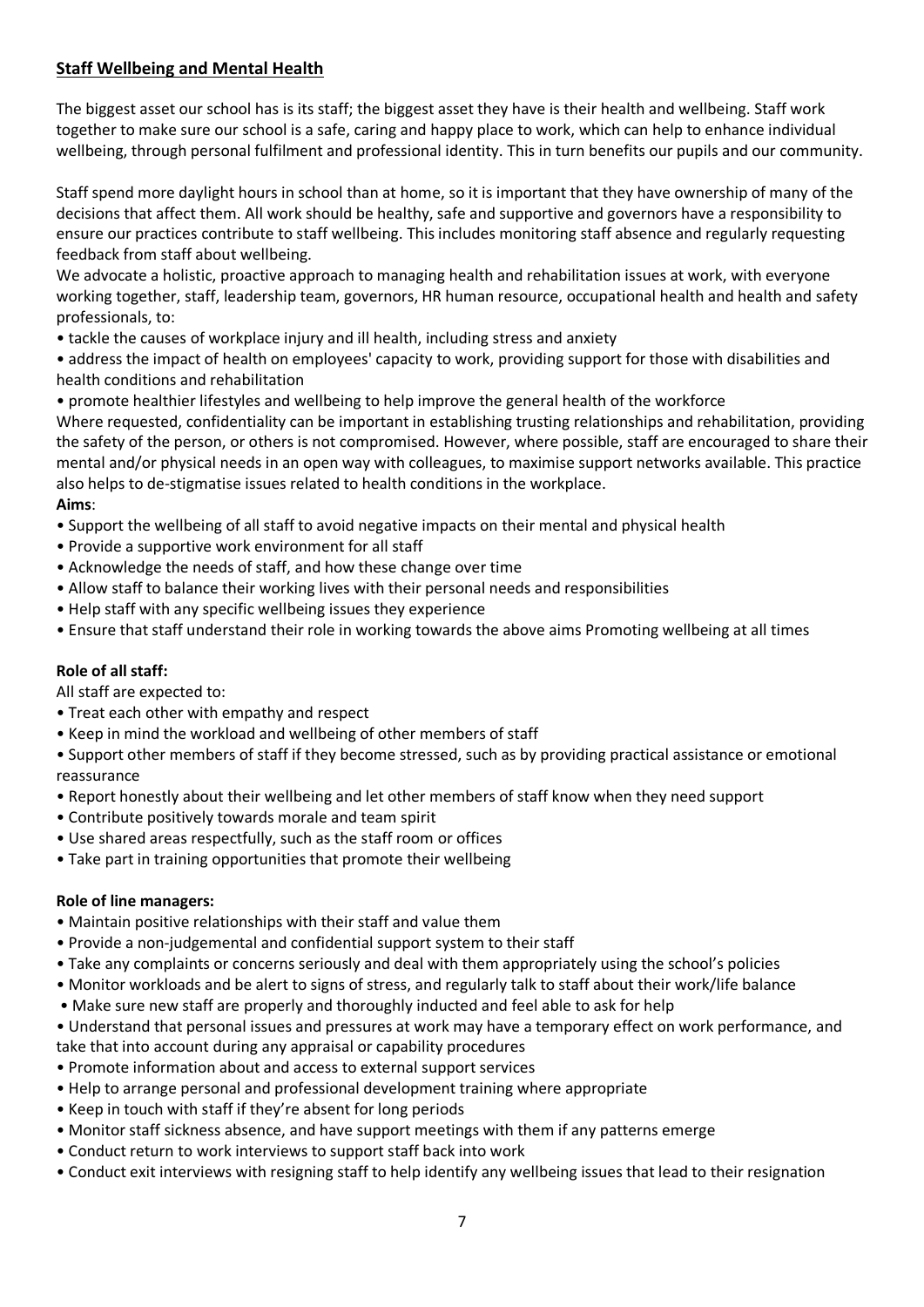# **Role of senior staff**

The Wellbeing lead is Headteacher, Samantha Saville supported by the wellbeing team named in this policy. They will:

• Lead in setting standards for conduct, including how they treat other members of staff and adhering to agreed working hours

- Manage a non-judgemental and confidential support system for staff
- Monitor the wellbeing of staff through regular check ins/surveys and structured conversations

• Make sure accountability systems are based on trust and professional dialogue, with proportionate amounts of direct monitoring

• Regularly review the demands on staff, such as the time spent on paperwork, and seek alternative solutions wherever possible

• Make sure job descriptions are kept up-to-date, with clearly identified responsibilities and staff being consulted before any changes

• Listen to the views of staff and involve them in decision-making processes, including allowing them to consider any workload implications of new initiatives

• Communicate new initiatives effectively with all members of staff to ensure they feel included and aware of any changes occurring at the school

- Make sure that the efforts and successes of staff are recognised and celebrated and they have a chance it 'shine'
- Produce calendars of meetings, deadlines and events so that staff can plan ahead and manage their workload
- Provide resources to promote staff wellbeing, such as training opportunities
- Promote information about and signpost access to external support services
- Organise extra support during times of stress, such as Ofsted inspections or reviews

# **The governing board is expected to:**

• Make sure the school is fulfilling its duty of care as an employer, such as by giving staff a reasonable workload and creating a supportive work environment

- Monitor and support the wellbeing of the Head teacher
- Ensure that resources and support services are in place to promote staff wellbeing
- Make decisions and review policies with staff wellbeing in mind, particularly in regards to workload
- Be reasonable about the format and quantity of information asked for from staff as part of monitoring work
	- Ensure meetings are planned carefully to support the wellbeing of staff attending
	- Consider staff wellbeing when contacting staff via email or telephone e.g. not in holidays and weekends

• Ensure that staff are clear about the purpose of any monitoring visits and what information will be required from them

## **Communication with Staff:**

As much as possible we ask that messages to staff are verbally communicated but email can also be helpful as long as within working hours. Office messages regarding pupils will either be delivered in person, email or will be attached to the pupil in their register on SIMS within the working day.

**Communication through email:** We understand that everyone likes to work at different hours but that it is difficult to switch off if you receive an email in the evening or at the weekend. Emails sent by school will be scheduled to arrive Monday-Friday 8.00am – 5.00pm. If you receive an email from a parent/ carer, there is no expectation that you reply out of school hours. Parents have been informed that as part of staff wellbeing, they will receive a reply during school hours. They have been asked to send out of school emails to the office@ashtonkeynes.wilts.sch.uk and they can telephone the office and leave a message on the answer machine so that staff can respond the next working day. Teachers have been given a generic consistent 'out of office' message which they should set as their out of office message during the school holidays. *I am currently out of office for school holidays so will not be able to read your email until the first working day after the holidays when I will work through emails and respond in a timely manner. Thank you for your understanding. Regards,* This will ensure that boundaries are kept and that should a member of staff work beyond the school day, they are not distracted or disturbed by incoming emails which cannot be actioned until the next working day and removes additional opportunities for possible anxieties or stress. This supports staff wellbeing.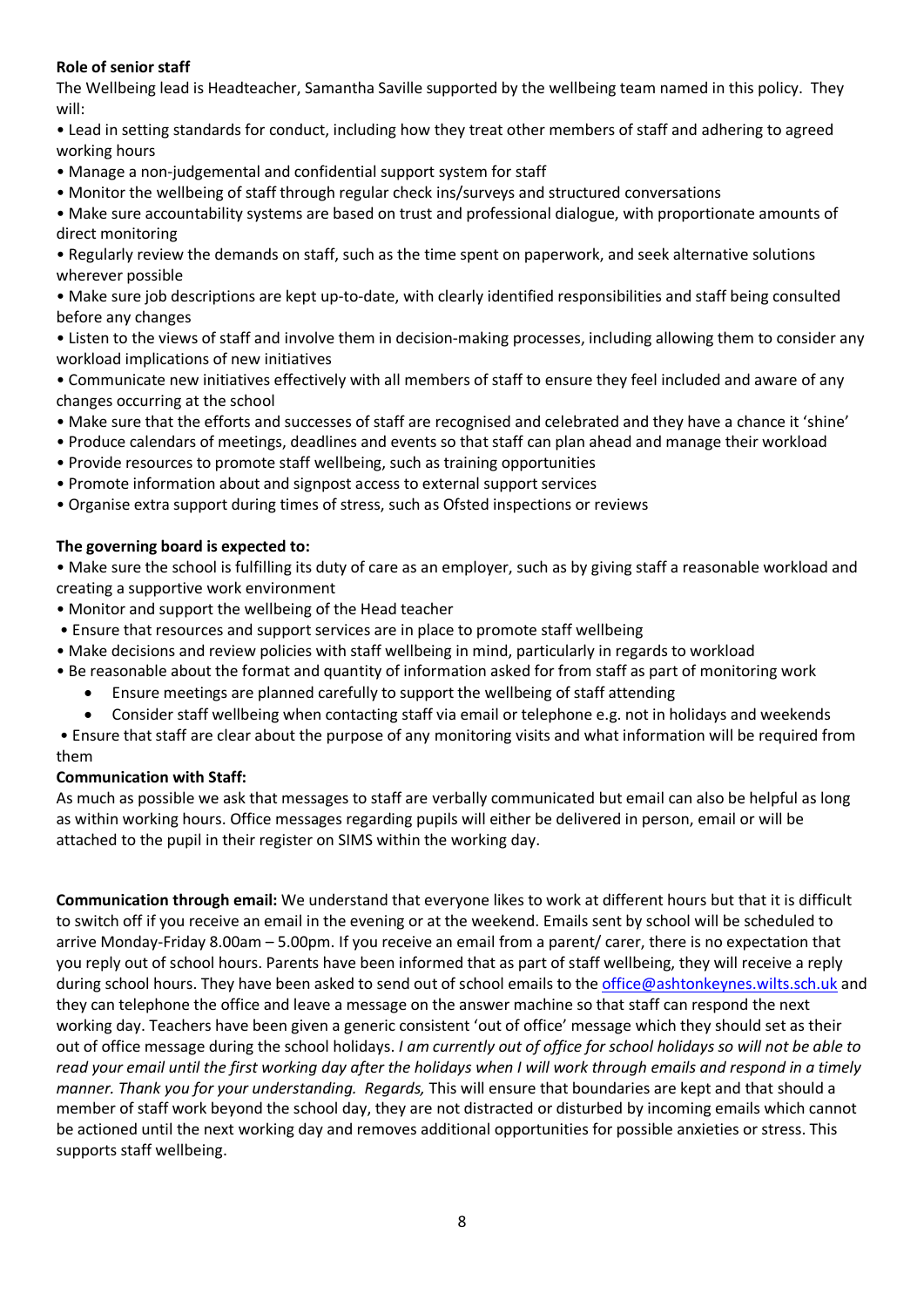WhatsApp groups WhatsApp groups are used but this should be engaged in at your own will. You can mute notifications if you do not want to see very update. Always report any concerns to your line manager should they arise.

## **Meetings**

Meetings, including staff meetings will only take place if there is a clear agenda and a need to hold the meeting. Staff meetings happen once a week and should be finished by 5pm with some exceptions where training is later but staff will be informed of this change.

#### **Work life balance**

Certain events and timings of them have been planned to make sure that there is appropriate work / life balance. Examples include: Meetings If there is a late event during the week, there will be no staff meeting and ensuring staff access their PPA time and can take this at home if it helps them. For special events, staff talk with the Head teacher and in house cover can be provided for staff to attend as appropriate.

**Parent/carer consultations** These take place twice each year over 3 evenings. One is a later evening session, the others early evening sessions and staff can block their time over the three evenings for parents to complete online. , for the second, it is an earlier evening and we spread these over 3 evenings to give staff the chance to spread out, change days or build in more breaks.

**School Events** We have a few major social events of the school year and staff are encouraged to attend. The annual fireworks event and sometimes a summer event and staff may be asked to volunteer if they can. These are our biggest fundraisers. We try to limit the amount of after school attendance we ask for form staff but good will gestures to help occasionally are really appreciated.

**Leadership:** staff are supported in leadership through coaching, mentoring, being given time where required, access to training, time to present and work on their areas. Staff meetings are carefully planned to support the team as leaders so that there is a unified supportive approach to leadership and to support workload to prevent it spilling into their own time.

Report Writing Teachers are given some staff meeting time for report writing/collate data. The report format is reviewed every two years to make sure that it is efficient and cover all the legal requirements.

**Residentials** Staff in KS2 are invited to attend residentials with their classes as well as those in specific roles e.g. forest school leaders. Teaching staff do this voluntarily (overnight and beyond working hours) and a small additional payment or time in lieu is given to specialist staff who regularly attend the residentials on days they do not normally work. All food and refreshments are provided for staff by the school on the residential.

#### **School Productions**

We aim for there to be one evening performance of a school production, the other will take place during the afternoon/s.

#### **Policies and Procedures**

Policies are reviewed to reflect best practice and legal requirements but are also reviewed with the question, "How will this impact on wellbeing and workload?" Examples of changes made include our Feedback policy to reduce marking. PPA can be taken from home.

#### **Supporting Staff**

The school will support and discuss options with any staff that raise wellbeing issues, such as if they are experiencing significant stress at school or in their personal lives. Where possible, support will be given by line managers or senior staff. This could be through: Giving staff time off to deal with a personal crisis Arranging external support, such as counselling or occupational health services Completing a risk assessment and following through with any actions identified Reassessing their workload and deciding what tasks to prioritise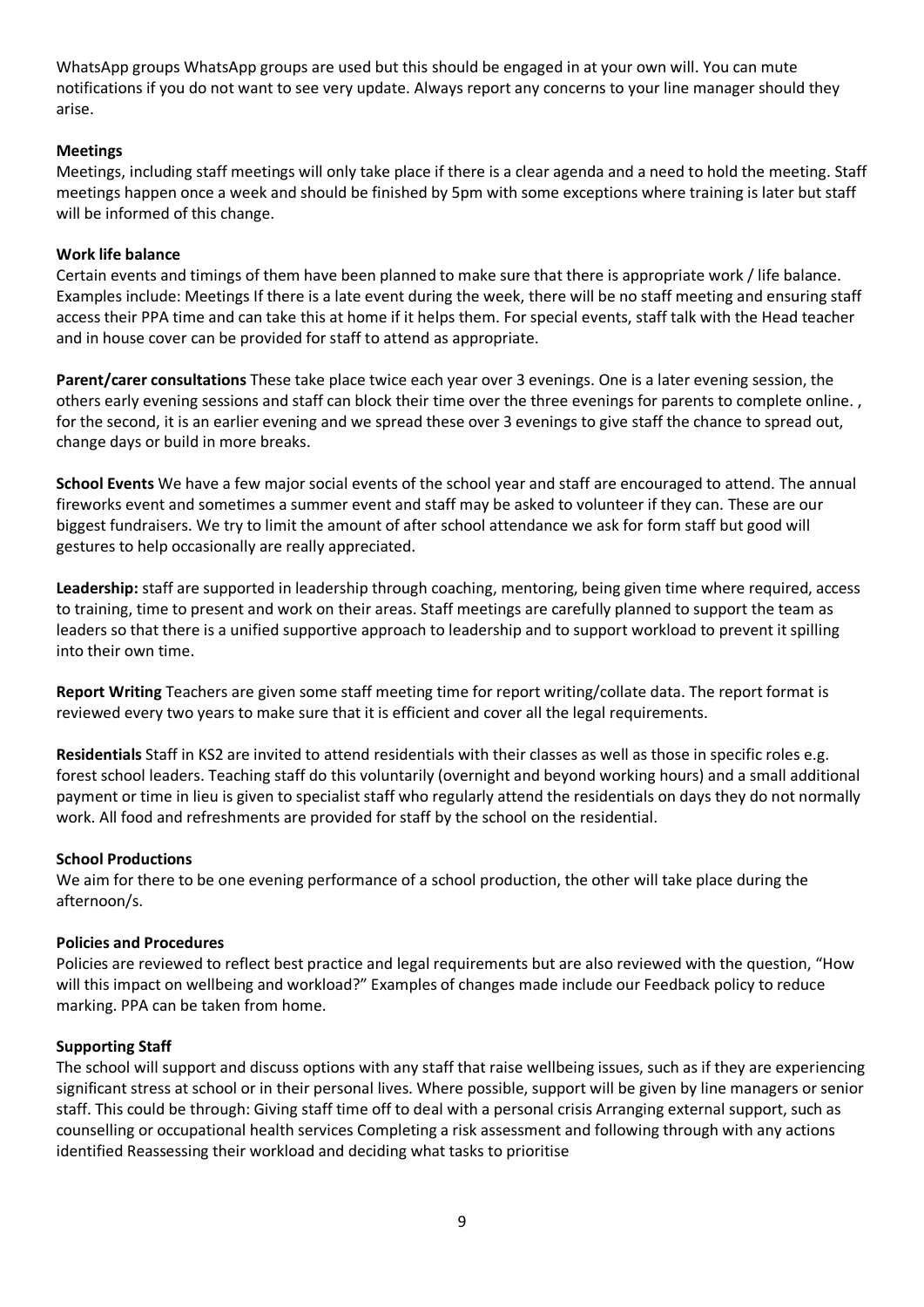At all times, the confidentiality and dignity of staff will be maintained. Staff are always encouraged to discuss the need for time for family events eg Child's sports day, funerals, weddings with the Headteacher. If it is possible to support and accommodate you, we will.

**Monitoring arrangements** This policy will be reviewed annually by the school wellbeing team. At every review, it will be approved by the Strategy committee of Governors.

**Links with other policies** This policy is linked to our: Appraisal policy, Behaviour and Anti Bullying policy, staff behaviour policy, child protection policy, Menopause at work policy, School Dog Policy and risk assessment, Capability procedure, Absence policy.

# **Mental Health Champion and Happy School Lead**

All staff should be mental health champions, but it is important for the staff to have a named person to maintain the importance of mental health issues and to champion their interest. This is Mrs Sandra Crowley This role is to champion mental health for the school community, not to be directly responsible for it. The role includes promotion of well-being materials; being a 'listening ear'; acting as a signpost for other services or professionals, relaying ideas and information to senior staff that could further improve wellbeing in school; having oversight of school improvement plans to ensure that mental health promotion has a key place; help to reduce barriers to mental health in school by promoting positive language in relation to mental health.

# **To support the well-being of our staff our priorities are:**

**Language** – to be mindful of the language we use to talk mental health at all times

Communication – to encourage individuals to communicate their needs and concerns

**Relationships** – to promote good relationships between staff through training, time and tea (other drinks are available!)

**Kindness** – to promote the importance of treating people as we would want to be treated ourselves

**Tolerance** – for different ways people think and act, providing our goal of ensuring good outcomes for pupils ls is not affected.

**Respect** – for how a staff member may want to manage their own mental health or health, providing this doesn't impact on the safeguarding of our pupils.

**Harmony** – to promote ways of being with each other, including times when opinions differ, or when a person becomes upset with another.

**Equality** – to ensure all staff having an equal right to wellbeing in the workplace

**Trust** – to develop a supportive process in which staff can trust, for the continued wellbeing of staff

**Empowerment** – to ensure staff members feel a part of the decisions which affect them. This includes consultation on key decisions which affect individual staff, including policies and a genuine right to reply and appeal on decisions which may have an adverse affect.

**Balance** – to recognise the demands of workload on staff and to find ways to ensure a good balance over a school year, between work that is necessary for good outcomes for pupils and time to enjoy when not at work.

## **What works well at Ashton Keynes CE Primary?**

- We all talk to each other and are very good at being 'aware' of each other
- We are a family and have a strong supportive culture
- Being able to go to our own children's assemblies and sports' days or special events.

• If someone notices someone isn't 'quite right' but they don't feel they can approach them they'll flag it to a colleague who is closer to them.

• Learning support staff and class teachers know when colleague's 'snowed under time' is here (testing, data, reports etc.) and release them or enable dedicated time out of class.

- Teacher training days offer a variety of time for CPD and productivity
- Staff offered time and/or financial support towards professional development.
- We laugh a lot.
- We share in the vision of the school
	- Staff and pupil running and yoga sessions in lunchtime and after school
	- We are valued and feel we can develop in the school and grow and have a chance to 'shine'